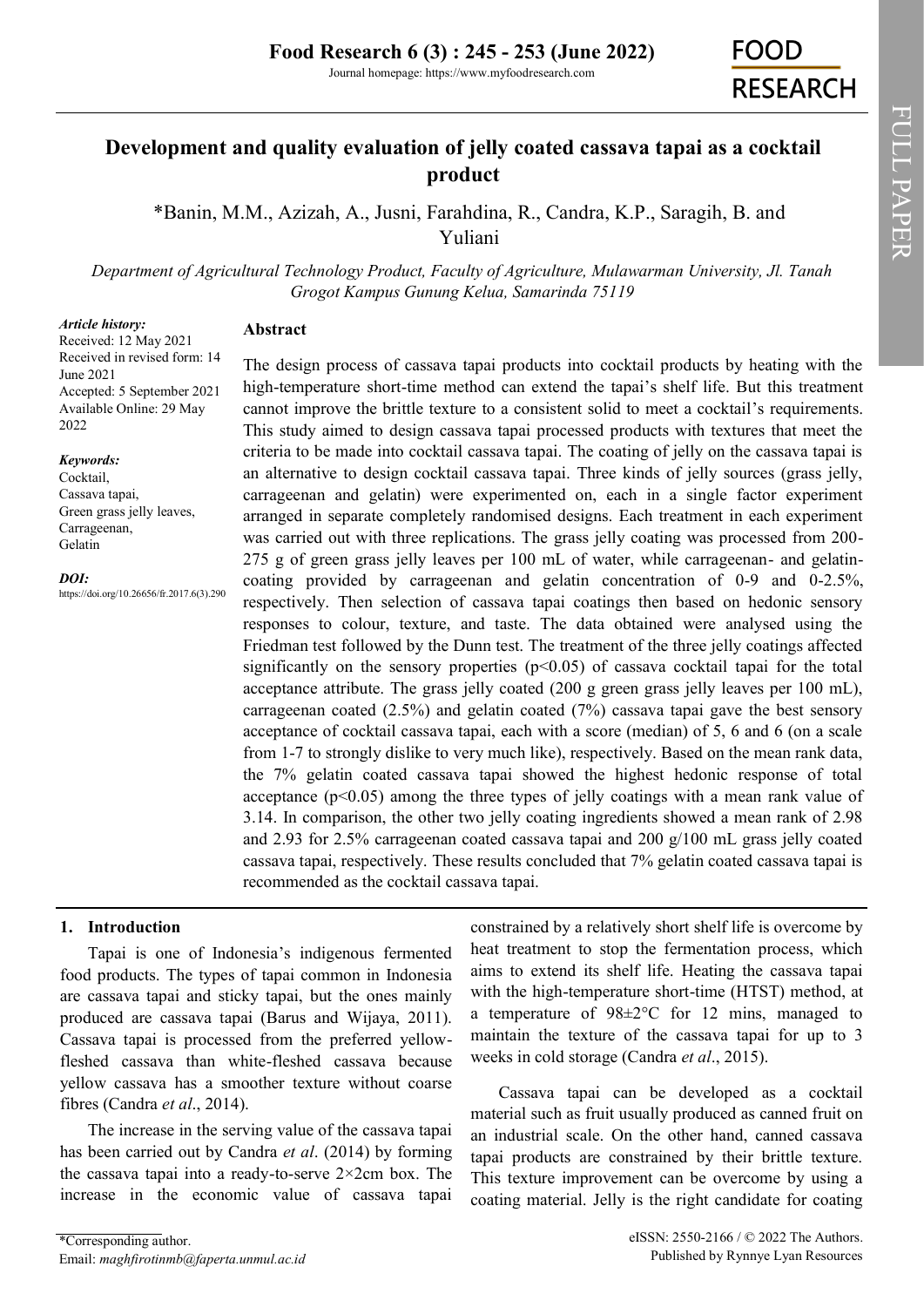this canned cassava tapai product. Jelly ingredients that are widely used in food products are grass jelly, carrageenan and gelatin.

Grass jelly is a gelatin-like product obtained from grass jelly leaf extract (*Premna oblongifolia* Merr.), whose main component is pectin (Dewangga, 2013). Carrageenan is a polysaccharide extracted from seaweed from the Rhodophyceae family (Dewangga, 2013). Carrageenan is widely used in the food industry as a bulking agent, emulsifier, gelling agent, humectant, stabiliser, or thickener (Prajapati *et al*., 2014). On the other hand, gelatin is a transparent protein. Therefore, it is often used in the food industry, which functions as a thickening agent, coagulating agent and making products elastic for dessert products (jelly and pudding) (Arief, 2016).

This research is the first report on a cocktail cassava tapai to develop the tapai into an export-oriented tin cassava tapai product. The purpose of this study was to determine the effect of using grass jelly, carrageenan, and gelatin as a coating on the sensory properties of the cocktail cassava tapai product. This research benefited from the most suitable material among the three types of coating jelly studied as a coating on cocktail cassava tapai products.

#### **2. Materials and methods**

### *2.1 Material*

The *Manihot esculenta* var. Kuning used in this study is the yellow cassava (aged 8-10 months) obtained from Tanjung Redeb, Berau Regency, East Kalimantan Province, Indonesia. Na Kok Liong (NKL) yeast tapai as a fermentation agent is obtained from traditional markets in Samarinda. Grass jelly leaves are obtained from grass jelly artisans in Samarinda city. Gelatin powder type A from beef bone and kappa powder carrageenan (Food Grade) were obtained from CV. Nura Jaya, Surabaya.

#### *2.2 Experiment design and data analysis*

This study was designed into three separate singlefactor experiments (jelly ingredient concentration), each arranged in a completely randomised design with three replications. Grass jelly is prepared from grass jelly leaf extract weighing 200, 225, 250 and 275 g per 100 mL of water. Carrageenan jelly is prepared with concentrations of 1.0, 1.5, 2.0 and  $2.5\%$ , while jelly gelatin is formulated with 3, 5, 7 and 9% concentrations. In each of these experiments, a control treatment was added, that is cassava tapai without coating.

The parameters observed were the hedonic sensory properties and the cocktail cassava tapai hedonic quality for aroma, colour, taste, texture, and total acceptable attributes. Hedonic sensory scores 1-7 indicate very dislike, dislike, somewhat dislike, mediocre, rather like, like, like very much. The hedonic quality sensory scores 1-5 for each attribute for cocktail cassava tapai type were described in Table 1.

A total of twenty-five semi-trained panellists, namely students who had passed the Organoleptic Test Course, were used in this study. The data obtained for each treatment level was 75 received from each of the three replications tested by 25 panellists (Setyaningsih *et al*., 2010). The data obtained were analysed with nonparametric statistics, Friedman test followed by multiple comparison test (Dunn's test) using SPPS version 25.

To find the best jelly coating type, the data from the best treatment in each experiment (three different jelly type) were reanalysed using Kruskal-Wallis test followed by multiple comparison test (Mann-Whitney test) using SPPS version 25.

|  |  |  |  | Table 1. Attributes and scores of hedonic quality sensory test for tapai dan jelly coated tapai |
|--|--|--|--|-------------------------------------------------------------------------------------------------|
|  |  |  |  |                                                                                                 |

| Product                 | <b>Attributes</b> | Description (Score scale $1 \rightarrow 5$ )                                                                                            |  |  |
|-------------------------|-------------------|-----------------------------------------------------------------------------------------------------------------------------------------|--|--|
| Tapai                   | Taste             | very sour, sour, slightly sweet, sweet, very sweet                                                                                      |  |  |
|                         | Colour            | very pale, pale green, slightly green, dark green, very dark green                                                                      |  |  |
| Grass jelly coated      | Aroma             | unscented, slightly scented grass jelly, scented grass jelly, very scented grass jelly,<br>scented mix of grass jelly and cassava tapai |  |  |
| cassava tapai           | Texture           | very hard, hard, somewhat chewy, chewy, very chewy                                                                                      |  |  |
|                         | Taste             | bitter, slightly bitter, unpleasant grass jelly, rather unpleasant, not unpleasant                                                      |  |  |
|                         | Colour            | pale yellow, slightly yellow, yellow, bright yellow, very bright yellow                                                                 |  |  |
| Carrageenan             | Aroma             | not determined (unscented)                                                                                                              |  |  |
| coated cassava<br>tapai | Texture           | very hard, hard, somewhat chewy, chewy, very chewy                                                                                      |  |  |
|                         | Taste             | slightly sour, sour, slightly sweet, sweet, very sweet                                                                                  |  |  |
|                         | Colour            | very cloudy, cloudy, slightly translucent, translucent, very apparent                                                                   |  |  |
| Gelatin coated          | Aroma             | scented very gelatinous, scented gelatinous, scented slightly gelatinous, unscented<br>gelatinous, very unscented gelatinous            |  |  |
| cassava tapai           | Texture           | very hard, hard, slightly chewy, chewy, very chewy                                                                                      |  |  |
|                         | Taste             | unpleasant, slightly unpleasant, not sweet, somewhat sweet, sweet                                                                       |  |  |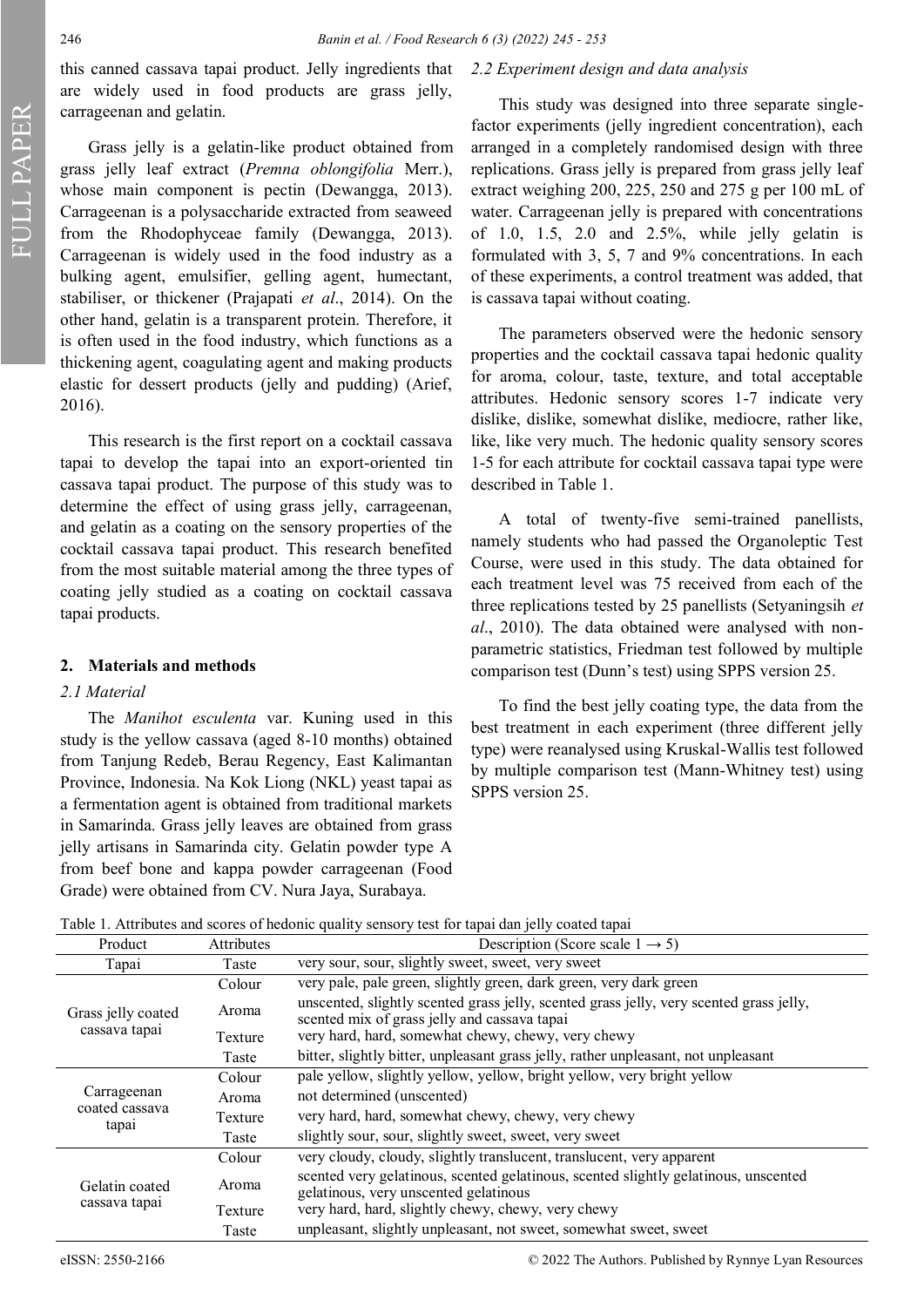#### *2.3 Research procedure*

## *2.3.1 High-Temperature Short Time (HTST) cassava tapai preparation*

Tapai was prepared from 1.5 kg yellow cassava for each experiment according to the method described by Candra *et al*. (2014). Cassava was sorted, peeled, and washed. The peeled-washed cassava was then cut into 1.5×1.5×1.5 cm form and steamed for 20 mins. The steamed cassava was then cooled at room temperature, followed by inoculating a 3.28 g of yeast tapai per kg cassava. The inoculated cassava was fermented for three days at room temperature  $(28^{\circ}C)$  in a box covered by clean, dry linen. The cassava tapai produced has characteristics of alcohol content and sugar content of 4.3 and 19%, respectively. Furthermore, the cassava tapai was pasteurised using HTST, according to Candra *et al.* (2015), using a temperature of  $98 \pm 2$ °C for 12 mins to stop the fermentation process. It is followed by coating jelly in the process of making a cocktail cassava tapai.

### *2.3.2 Jelly coating material preparation*

Grass jelly was prepared from grass jelly leaves by sorting, removing the midribs and washing. According to the treatment level, some grass jelly leaves were soaked in hot water  $(80^{\circ}$ C) for 1 min. The grass jelly leaves were then transferred to a container containing 100 mL of water, and two drops (about 0.10 g) of lime water were added, then squeezed until the water became green and allowed to thicken.

Carrageenan of 1-2.5% was prepared by mixing carrageenan powder in water. The mixture was added with liquid sugar to have a concentration of sugar of

15%. The mixture was then heated at  $65^{\circ}$ C until all the carrageenan perfectly became jelly.

Gelatin of 3-9% was prepared by pouring gelatin powder into water and mixed perfectly. An amount of liquid sugar was added to have a sugar concentration of 15%. An amount of 0.5% of carrageenan was also added (Sulistyo *et al*., 2018). The gelatin jelly material was heated at a temperature of 70˚C so that all the ingredients become jelly. Two drops of vanilla essence are added during heating to neutralise the aroma of gelatin.

#### *2.3.3 Cocktail cassava tapai production*

The jelly formed was left to stand at room temperature to  $50^{\circ}$ C, then poured into an aluminium mould with a structure of small boxes measuring 1.9×1.9×1.9 cm, which already contained HTST cassava tapai. The jelly was poured evenly until all parts (sides) of the cassava tapai were entirely coated, which make a 0.4 cm thick jelly coating. The product was left at room temperature to allow the jelly to solidify.

### **3. Results and discussion**

### *3.1 Determination of the concentration of grass jelly coated cassava tapai*

The grass jelly amount applied in extracting the jelly agent affected the hedonic sensory and hedonic quality properties significantly for the attributes of colour, aroma, texture, taste, and total acceptance of cocktail cassava tapai (Table 2).

The hedonic sensory properties of the cocktail cassava tapai coated with the grass jelly from several concentrations gave a significant effect compared to the control. Different concentrations of green grass jelly

|                                         |                |                 | Leaf's weight $(g)$ per 100 mL of water |                          |                |
|-----------------------------------------|----------------|-----------------|-----------------------------------------|--------------------------|----------------|
| Attributes                              | 0 (Control)    | 200             | 225                                     | 250                      | 275            |
| Hedonic sensory characteristics         |                |                 |                                         |                          |                |
| Colour                                  | $5(3.68)^c$    | $5(3.07)^{b}$   | $5(2.87)^{ab}$                          | $4(2.88)^{ab}$           | $4(2.49)^{a}$  |
| Aroma                                   | $(3.91)^{b}$   | $4(2.83)^{a}$   | $4(2.80)^a$                             | $4(2.77)^{a}$            | $4(2.69)^{a}$  |
| Texture                                 | $6(3.63)^{b}$  | $5(2.96)^a$     | $5(2.91)^{a}$                           | $5(2.85)^{a}$            | $4(2.65)^{a}$  |
| Taste                                   | 5 $(3.94)^{b}$ | $4(2.85)^{a}$   | $4(2.89)^{a}$                           | $4(2.51)^{a}$            | $4(2.81)^{a}$  |
| Total acceptance                        | $(3.79)^c$     | $(2.93)^{b}$    | $4(2.87)^{ab}$                          | $4(2.75)^{ab}$           | $4(2.66)^{a}$  |
| Hedonic quality sensory characteristics |                |                 |                                         |                          |                |
| Colour of coating                       | *              | $4(2.59)^{b}$   | $4(2.09)^{a}$                           | $4(2.69)^{b}$            | $4(2.63)^{b}$  |
| Aroma of coating                        | *              | 3(2.47)         | 3(2.41)                                 | 3(2.74)                  | 3(2.37)        |
| Texture of coating                      | $\ast$         | $4(2.79)^{b}$   | 4 $(2.52)^{ab}$                         | 4 $(2.39)$ <sup>ab</sup> | $4(2.31)^{a}$  |
| Taste of coating                        | $\ast$         | $3(2.79)^{b}$   | $3(2.52)^{ab}$                          | $3(2.39)^{a}$            | $2(2.31)^{a}$  |
| Taste of tapai                          | $4(3.35)^{b}$  | 4 $(2.92)^{ab}$ | 4 $(2.93)^{ab}$                         | $3(2.73)^{a}$            | $4(3.07)^{ab}$ |

Table 2. Sensory response of grass jelly coated cassava tapai with different leaf weights

Values are presented as median (mean rank) analysed by the Friedman test. Values with different letters within the same row are significantly different ( $p$ <0.05) by Dunn's test.

\*Non-coated cassava tapai as control.

FULL PAPER

FULL PAPER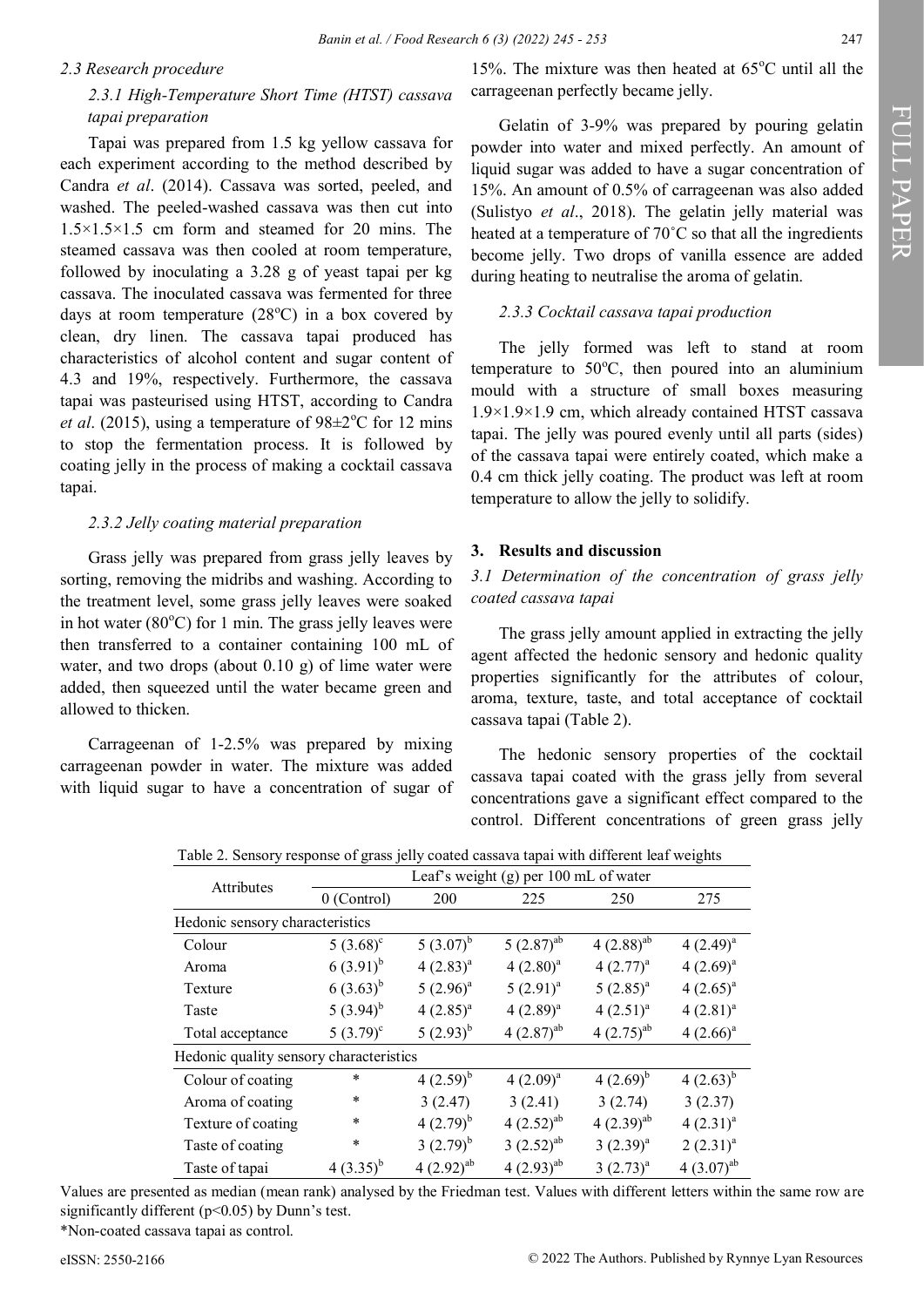have substantial differences in the attributes of colour and total acceptance, while the attributes of aroma, texture and taste are not significantly different. On the other hand, the hedonic quality attributes of colour, texture, coating taste and cocktail cassava tapai taste are significantly different between the green grass jelly concentrations.

The 200 g grass jelly leaves extract concentration showed the highest hedonic sensory acceptance scores for colour, aroma, texture. The hedonic sensory of total acceptance showed a median and mean rank value of 5 and 2.93. The panellists have preferred the cocktail cassava tapai with characteristics of dark green, having grass jelly aroma, chewy and sweet. The higher the grass jelly leaf concentration will decrease the panellists' preference for all sensory attributes, which might cause dark green colour, unpleasant smell, harsh texture, and bitter taste.

Colour is an important parameter that determines the level of preference and acceptance by panellists to a product. The dark green colour produced by green grass jelly is caused by chlorophyll content (Palupi, 2015). Chlorophyll or green pigment in green grass jelly leaves is relatively high, namely 21.53 mg/g and chlorophyll is water-soluble (Setiari and Nurchayati, 2009). The higher the concentration of green grass jelly leaf extracts used as a jelly ingredient, the darker the colour of the cocktail cassava tapai coating. The consumer's assessment only reaches an ordinary scale.

Apart from chlorophyll, green grass-jelly leaves are high in gel content, so it affects the texture of the resulting jelly because the gel will dissolve in water along with the chlorophyll. The gel will thicken like jelly after being left for a while at room temperature (Lestari, 2019). Grass jelly leaves contain about 5% hydrocolloid to dramatically affect gel formation (Farida *et al*., 2018). Besides that, grass jelly leaf extract also contains pectin, increasing the compactness of the hydrophilic colloid system gel matrix. The higher concentration of grass jelly leaves extracts causes a decrease in elasticity in jelly produced (Artha, 2001). The hedonic test results of the cocktail cassava tapai coating texture from green grass-jelly leaves showed that the panellists gave a response of mediocre to rather like with a median scale of 4-5 of the score 1-7 for very dislike to like very much.

Taste is an important quality attribute in consumer acceptance of the product. Panellists' response to the hedonic sensory for the taste of grass jelly coated cassava tapai is standard with a scale of 4. Meanwhile, the hedonic quality has a scale of 2-3, slightly bitter and unpleasant grass jelly. The bitter taste produced in samples with high grass jelly leaves is caused by the

alkaloid components, polyphenols, saponins, and flavonoids in green grass jelly (Abduh and Maulana, 2018). This content acts as one of the components forming aroma and taste. The bitter taste is caused by the hydrolysis of alkaloid components, polyphenols, saponins, and flavonoids during the heating process during processing.

Panellists' acceptance of all grass jelly coated cassava tapai ranged from 4-5, which shows that the panellist like the grass jelly coated cassava tapai. The panellists favoured the total consumer acceptance of the hedonic value of 200 g of green grass jelly leaf extract compared to the higher concentrations. Panellists, on average, like jelly with a chewy texture, green jelly colour and a non-bitter taste. These attributes can increase the taste and enjoyment of food.

### *3.2 Determination of the concentration of carrageenan coated cassava tapai*

The concentration of carrageenan jelly as a cassava tapai coating for cocktail cassava tapai significantly affects hedonic sensory properties and hedonic quality on the attributes of colour, texture, taste, and total acceptance of cocktail cassava tapai (Table 3). Carrageenan provides a neutral (unscented) aroma (Nurhuda *et al.*, 2017). In this experiment, carrageenan coated cassava tapai showed an unscented smell, so they were not subjected to a hedonic quality test for aroma attributes.

The use of carrageenan significantly affected the colour hedonic sensory characteristics and total acceptance of the cocktail cassava tapai compared to the control. Carrageenan concentrations affected the hedonic quality sensory characteristics of texture and taste of the cocktail cassava tapai. Overall, the panellists' acceptance rate was around a median score of 6, which inform that the Carrageenan coated cassava tapai has a response of like based on the parameters of colour, texture, taste, and total acceptance.

In hedonic sensory characteristics, panellists prefer cocktail cassava tapai coated with 2.5% carrageenan with a median and mean rank of 6 and 2.98 compared to other concentrations in the attributes of colour, texture, and taste. It is because the resulting jelly has a chewy texture with a bright yellow colour.

The median value of hedonic quality on the colour attribute is yellow to bright yellow on a score of 3-4, and the mean rank value is yellow on a scale of 2.67-2.98. The colour attribute shows that there is no significant difference between the different carrageenan concentrations. The yellowish-white carrageenan colour does not affect the colour of the resulting cocktail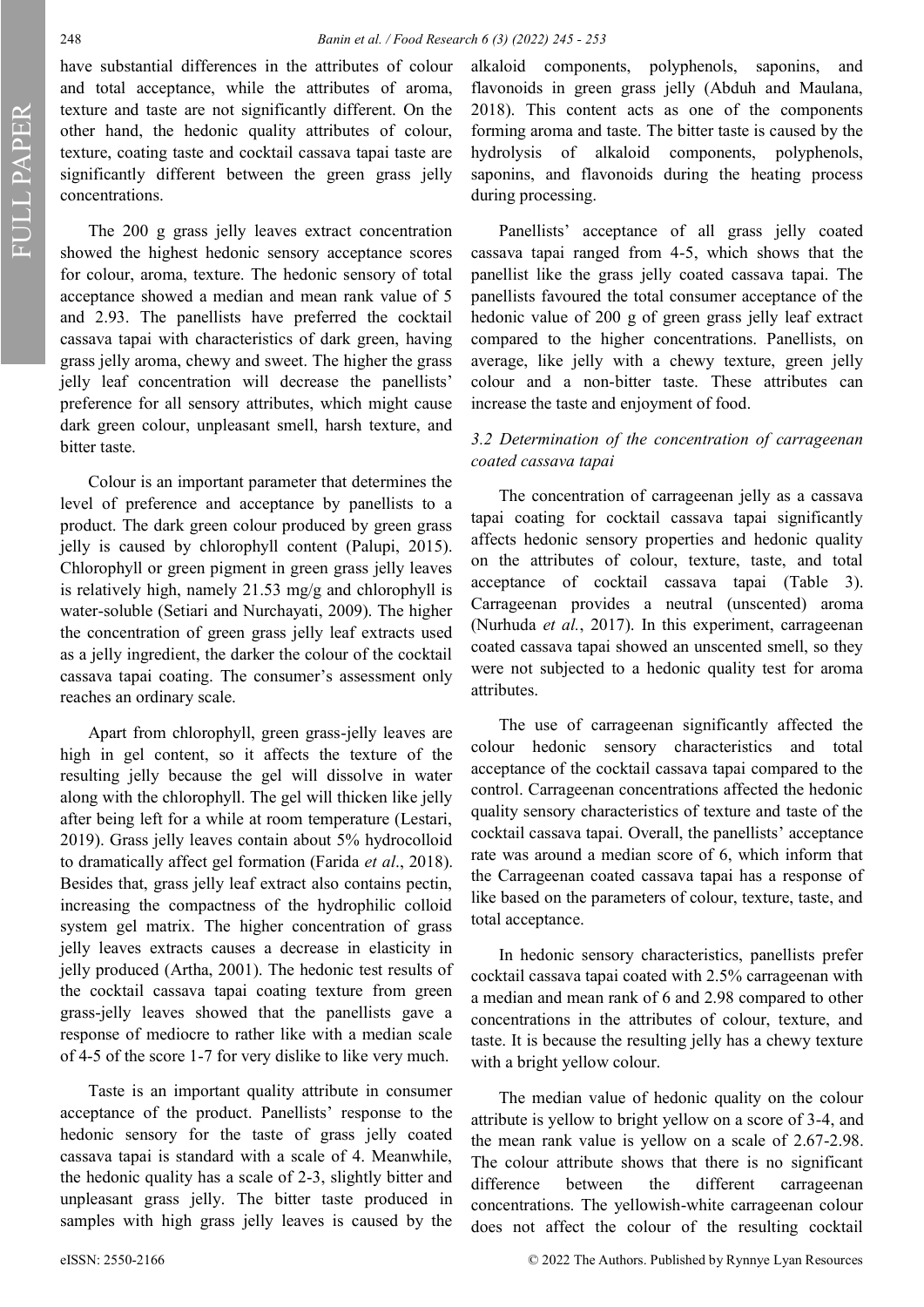Table 3. Effect of carrageenan coating concentration on the sensory response of cocktail cassava tapai

| <b>Attributes</b>                       | Carrageenan $(\% )$ |                |                |                |                |  |
|-----------------------------------------|---------------------|----------------|----------------|----------------|----------------|--|
|                                         | $0$ (Control)       | 1.0            | 1.5            | 2.0            | 2.5            |  |
| Hedonic sensory characteristics         |                     |                |                |                |                |  |
| Colour                                  | $6(3.50)^{b}$       | $6(2.89)^{a}$  | $6(2.72)^{a}$  | $6(2.91)^{a}$  | $6(2.98)^{a}$  |  |
| Texture                                 | 6(3.36)             | 6(2.86)        | 6(3.02)        | 6(2.87)        | 6(2.89)        |  |
| Taste                                   | $6(3.55)^{c}$       | $6(2.77)^{ab}$ | $6(2.95)^{ab}$ | $5(2.64)^a$    | $6(3.08)^{bc}$ |  |
| Total acceptance                        | $6(3.47)^{b}$       | $6(2.84)^{a}$  | $6(2.90)^{a}$  | $6(2.81)^{a}$  | $6(2.98)^{a}$  |  |
| Hedonic quality sensory characteristics |                     |                |                |                |                |  |
| Colour                                  | $4(3.53)^{b}$       | $4(2.87)^{a}$  | $3(2.67)^{a}$  | $4(2.98)^{a}$  | $4(2.95)^{a}$  |  |
| Texture                                 | $\ast$              | $4(2.55)^{b}$  | $4(2.78)^{b}$  | $4(2.53)^{ab}$ | $4(2.13)^{a}$  |  |
| Taste                                   | 4(3.19)             | 4(2.95)        | 4(2.85)        | 4(2.96)        | 4(3.05)        |  |

Values are presented as median (mean rank) analysed by the Friedman test. Values with different letters within the same row are significantly different ( $p$ <0.05) by Dunn's test.

\*Quality hedonic sensory for the texture of the control treatment level was not tested.

cassava tapai product because the cocktail cassava tapai is dominated by the colour of the raw material used (Widawati and Hardiyanto, 2016).

Taste is one of the factors that influence a person's acceptance of food. Table 3 shows that the addition of carrageenan at different concentrations does not affect the hedonic test of the cocktail cassava tapai, with the median value on a scale of 4, which is normal. Still, the mean rank value tends to increase at the carrageenan concentration of 2.5%. Meanwhile, the hedonic quality shows that the addition of carrageenan at different concentrations significantly affects the taste of the cocktail cassava tapai, with a median scale of 5-6 and a mean rank of 2.64-3.08.

The texture is essential in food, exceptionally soft foods like jelly candy. The median value of the hedonic quality of the carrageenan coated cassava tapai was 4 (chewy), where there was a significant difference between the carrageenan concentration of 2% and carrageenan concentrations of 1.1.5 and 2.5%. The overall mean rank value ranges from 2.13-2.78 with a hard to somewhat chewy scale because the higher the carrageenan concentration can produce jelly with a harder texture. The type of carrageenan structure influences the strength of the jelly texture of carrageenan. Kappa carrageenan can provide a firmer jelly texture than the iota and lambda carrageenan types (Fauziah *et al.*, 2015).

Overall acceptance will be the key to determining whether a product is liked or disliked so that consumers decide whether to consume the product or not (Parnanto *et al.*, 2016). The median value of the panellists' preference for the total acceptance of carrageenan coated cassava tapai was 6 (like) with the highest mean rank value of 2.98 at 2.5% carrageenan concentration. So that the level of panellists' preference for carrageenan coated cassava tapai tends to be 2.5% carrageenan

concentration.

### *3.3 Determination of the concentration of gelatin-coated cassava tapai*

The concentration of jelly gelatin as a cassava tapai coating for cocktail cassava tapai products has a significant effect on hedonic sensory properties and hedonic quality for the colour and taste attributes of cocktail cassava tapai (Table 4).

The hedonic test showed that the gelatin concentration was significantly different from the colour and total acceptance of the panellists, while the aroma, texture and taste were not significantly different. The median value for the colour parameter of the gelatincoated cassava tapai ranged from 5-6 (slightly like to like), and the mean rank value ranged from 2.55-3.12. Gelatin 7% has the highest value, namely a median of 6, which indicates that the panellists like the gelatin-coated cassava tapai, and the mean rank value are 3.12. The total acceptance of panellists at 7% gelatin concentration also showed the highest value with a 6 (like) score and significantly differed from the other concentrations.

Hedonic characteristics and hedonic quality showed the highest score at 7% gelatin concentration with a slightly disliked score. The panellists liked the coating closer to a somewhat translucent colour, flavoured somewhat with gelatin, somewhat chewy texture with an unsweetened coating taste.

The hedonic quality test of gelatin-coated cassava tapai showed significant differences in colour attributes between gelatin concentrations and controls with a median score of 2-3 (cloudy - slightly translucent) and a mean rank value of 2.33-4.32 (cloudy-translucent). Sachlan *et al.* (2019) reported that the increasing the gelatin concentration, the darker the jelly candy colour would be.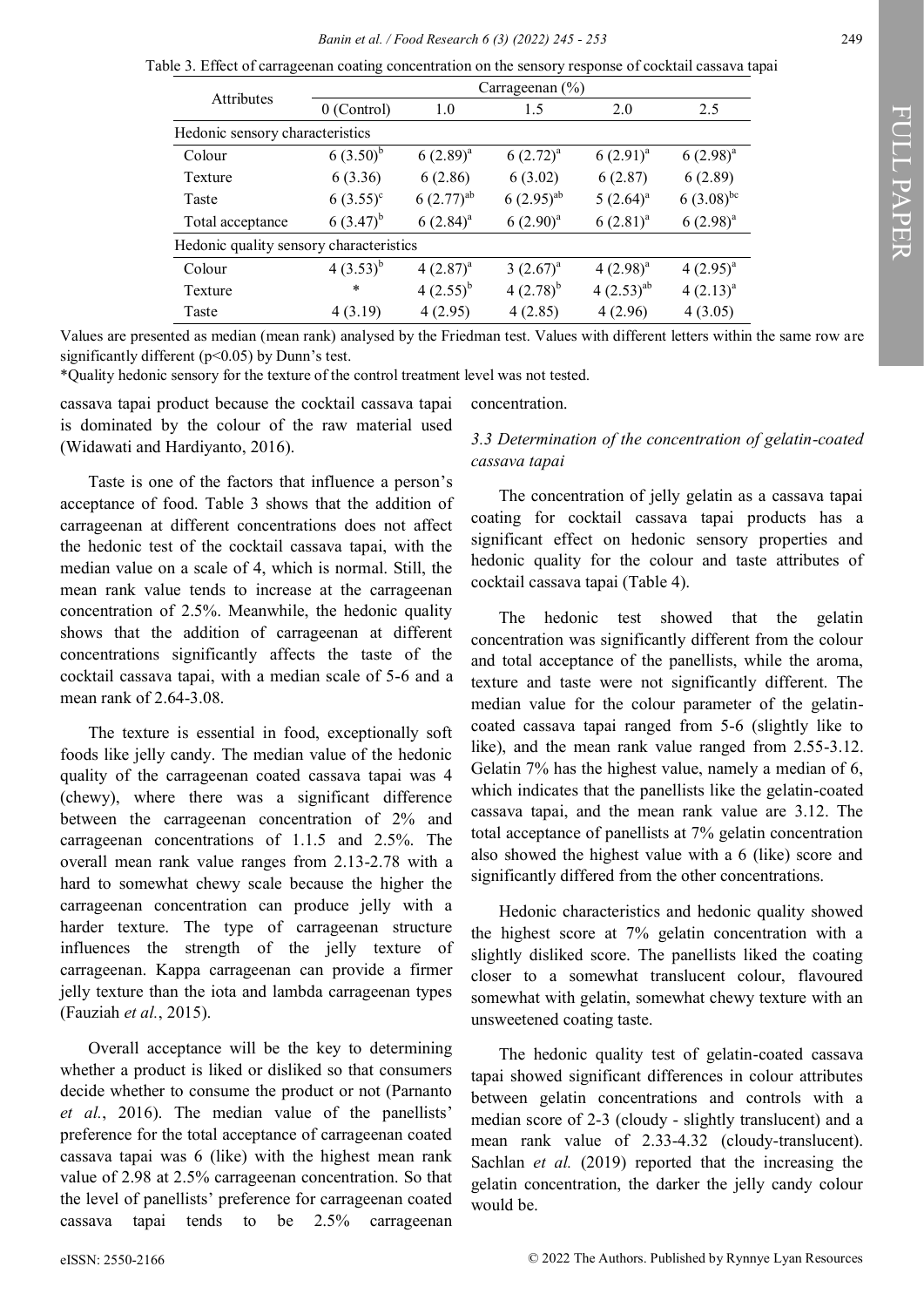FULL PAPER

250 *Banin et al. / Food Research 6 (3) (2022) 245 - 253*

| Table 4. Effect of gelatin coating concentration on the sensory response of cocktail cassava tapai |
|----------------------------------------------------------------------------------------------------|
| Gelatin (%)                                                                                        |

|                                         | $U$ Clatill $(70)$ |                         |                         |               |                |  |  |
|-----------------------------------------|--------------------|-------------------------|-------------------------|---------------|----------------|--|--|
| Attributes                              | $0$ (Control)      | 3                       | 5                       | 7             | 9              |  |  |
| Hedonic sensory characteristics         |                    |                         |                         |               |                |  |  |
| Colour                                  | $6(3.74)^c$        | $6(2.55)^{a}$           | $6(2.94)$ <sup>ab</sup> | $6(3.12)^{b}$ | $5(2.65)^{ab}$ |  |  |
| Aroma                                   | 6(2.86)            | 6(3.16)                 | 6(2.96)                 | 6(3.13)       | 6(2.89)        |  |  |
| Texture                                 | 5(2.70)            | 6(3.14)                 | 5(2.91)                 | 6(3.29)       | 5(2.96)        |  |  |
| Taste                                   | 6(3.26)            | 6(2.87)                 | 6(2.99)                 | 6(3.01)       | 6(2.87)        |  |  |
| Total acceptance                        | $6(3.14)^{b}$      | $6(2.93)$ <sup>ab</sup> | $6(2.95)^{ab}$          | $6(3.14)^{b}$ | $6(2.84)^{a}$  |  |  |
| Hedonic quality sensory characteristics |                    |                         |                         |               |                |  |  |
| Colour                                  | $3(4.32)^{c}$      | $2(2.33)^{a}$           | $2(2.75)^{ab}$          | $(2.98)^{b}$  | $2(2.72)^{ab}$ |  |  |
| Aroma                                   | *                  | 4(2.58)                 | 4(2.47)                 | 4(2.51)       | 4(2.43)        |  |  |
| Texture                                 | $\ast$             | 4(2.36)                 | 4(2.47)                 | 4(2.71)       | 4(2.45)        |  |  |
| Taste                                   | $4(3.45)^{b}$      | $4(3.01)^{a}$           | $4(2.58)^{a}$           | $4(2.91)^{a}$ | $4(3.05)^{a}$  |  |  |

Values are presented as median (mean rank) analysed by the Friedman test. Values with different letters within the same row are significantly different ( $p$ <0.05) by Dunn's test.

\*The hedonic quality of colour and texture for the control was not tested.

The taste hedonic quality was significantly different between the gelatin-coated cassava tapai and control. The medium score shows a score of 4, which is rather sweet and a mean rank score of 2.58-3.45 (slightly unpleasant - not sweet). Wijana *et al.* (2014) reported that gelatine's taste could cause jelly's foreign taste because the higher the gelatin, the stronger the gel tends to be. The high gelation effect is thought to mask the taste of the jelly candy.

The texture attribute is not significantly different between treatments with a median value of 4, which has a chewy texture. It indicates that the panellists prefer a chewy coating texture because it is suitable for chewing power. The average value of the hedonic quality of texture in 7% gelatin has a mean rank score of 2.71 (close to a bit chewy), which is better than 9% gelatin with a mean rank score of 2.45 for a hard texture. Zia *et al.* (2019) reported the gel's strength and stability depend on the concentration of gelatin added. If the gelatin concentration is too high, the gel that is formed will be stiff.

On the other hand, if the gelatin concentration is too low, the gel becomes soft or does not form a gel. Besides, gelatin jelly has rubber-like properties and soft consistency. This change in texture can be due to the addition of large gelatin concentrations resulting in decreased water content in jelly because the total solids increase so that the texture of the gel that is formed is getting harder, besides, it can also reduce the sweetness caused (Maryani *et al.*, 2010; Prihardhani and Yunianta, 2016).

The hedonic quality test of aroma was also not significantly different between treatments with a median value of 4, which was not gelatinous, with a mean rank value of 2.36-2.71, which was gelatinous and slightly gelatinous. The 7% gelatin had a better score, namely with a mean rank of 2.71 flavoured somewhat with gelatin compared to other concentrations with gelatin aroma. Wijana *et al.* (2014) determined that gelatin has a scent that can cause a foreign smell to jelly candy if the concentration is excessive. Besides, the increase in hydrocolloid levels in the food formulation will increase the related product's thickness. Hence, the increase in hydrocolloid levels reduces the original taste and aroma of the product so that the cassava cocktail with a gelatin coating has a slightly gelatinous aroma.

Gelatin-coated cassava tapai at a concentration of 7% gave the best total acceptance score by the panellists compared to gelatin concentrations of 3, 5 and 9%. Panellists gave a favourable response to the resulting jelly coating.

## *3.4 Determination of cocktail cassava tapai coating material*

The best cocktail cassava tapai coated with jelly material is calculated from the panellists' sensory hedonic response. Based on the panellists' mean rank score, the highest score for hedonic sensory properties was produced in the treatment of grass jelly coated 200 g per 100 mL, carrageenan coated 2.5% and gelatin coated 7%. Tapai coating with different jelly ingredients for cocktail cassava tapai products influences hedonic sensory properties for the attributes of colour, aroma, taste, and total acceptance of cocktail cassava tapai (Table 5).

The hedonic sensory properties of cocktail cassava tapai with various jelly coatings, namely grass jelly, carrageenan, and gelatin, significantly affect one another. Types of coatings have significant differences in all attributes, including colour, aroma, texture, taste, and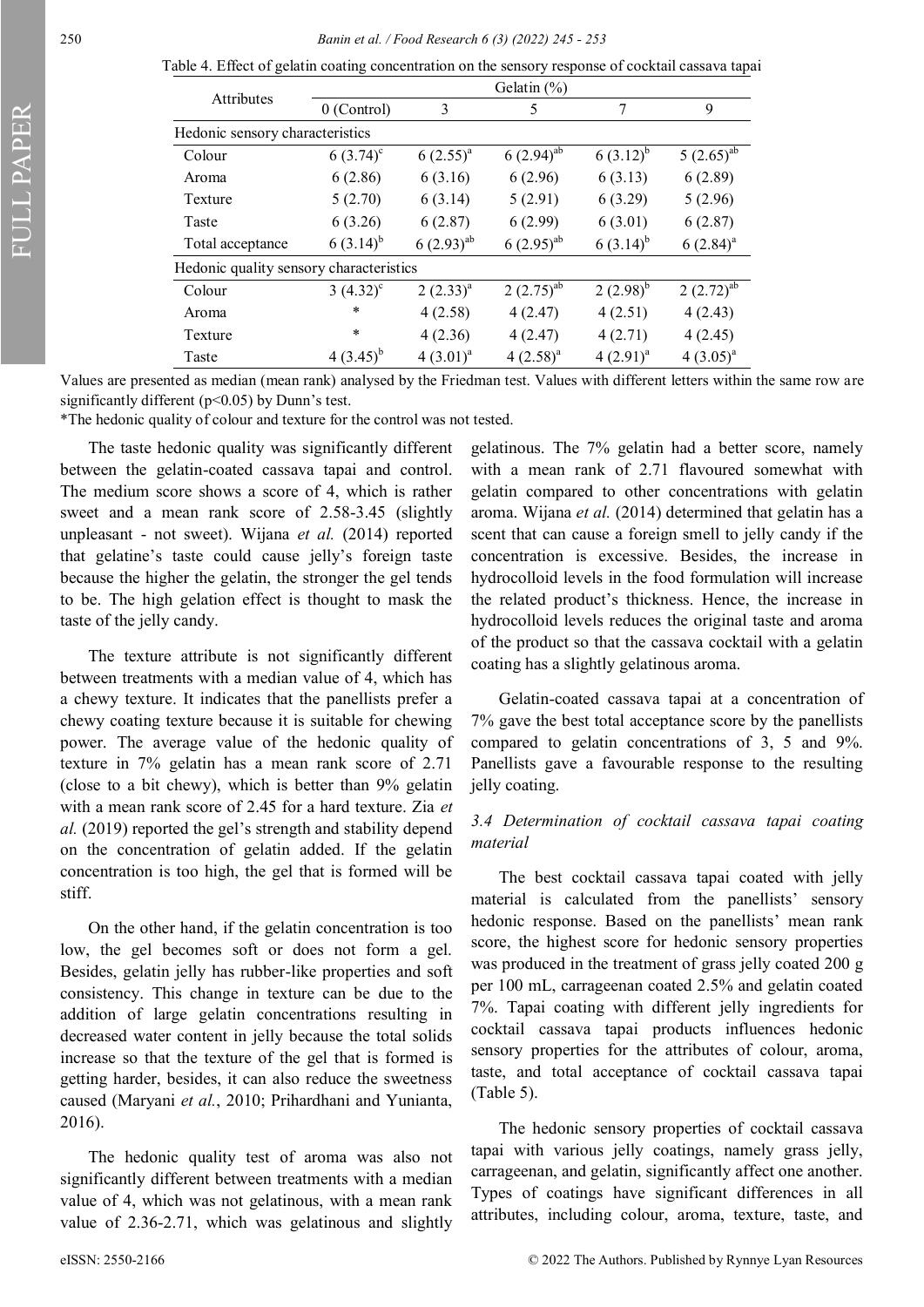| <b>Attributes</b> |                            | Jelly type       |               |
|-------------------|----------------------------|------------------|---------------|
|                   | Grass jelly $200 g/100 mL$ | Carrageenan 2.5% | Gelatin 7%    |
| Colour            | $5(3.07)^{a}$              | $6(2.98)^{b}$    | $6(3.12)^{a}$ |
| Aroma             | $4(2.83)^{a}$              | $\ast$           | $6(3.13)^{b}$ |
| Texture           | $5(2.96)^{a}$              | $6(2.89)^{b}$    | $6(3.29)^{a}$ |
| Taste             | $4(2.85)^{b}$              | $4(3.05)^{a}$    | $6(3.01)^{c}$ |
| Total acceptance  | $(2.93)^{b}$               | $6(2.98)^{a}$    | $6(3.14)^{a}$ |

Table 5. Hedonic sensory response of cocktail cassava tapai with different jelly coatings

Values are presented as median (mean rank) analysed by the Kruskal Wallis test. Values with different letters within the same row are significantly different (p<0.05) by Mann-Whitney test.

\*Colour attribute in carrageenan treatment was not tested.

total acceptance. Of the three coatings, 7% gelatin jelly coatings showed the highest total acceptance 6 and 3.14 for the median and mean rank, compared to other coating jelly materials. Then followed by 2.5% carrageenan, namely 5 and 2.93 for median and mean rank, respectively. The lowest hedonic sensory response is grass jelly prepared by 200 g grass jelly leaves, which showed the median and mean rank of 5 and 2.93.

Panellists preferred gelatin as a coating material on aroma attributes, taste, and total acceptance with a score of 6, which is somewhat like to like. Gelatin is used as a gelling agent in the food industry because it has a unique characteristic, namely "melt-in-mouth" or melts in the mouth. It also affects the level of panellist acceptance of the resulting jelly taste (Nelwwan *et al.*, 2015).

Combining these two gelling agents produces a varied texture considering the different characteristics of carrageenan and gelatin in making a gel texture. In combination with carrageenan, the gelatin jellies improve their physical characteristics to be more robust and stable (Derkach *et al.*, 2018). According to Ahmad and Mujdalipah (2017), if the gelatin concentration is too low, the gel will become soft or not even form a gel, but if the gelatin concentration used is too high, the gel that is created will be stiff.

The grass jelly has a lower value than other coatings in the attributes of colour, aroma, texture, and total acceptance. It can be because the colour produced by grass jelly is green from the chlorophyll content, which causes a decrease in panellists' preference (Palupi, 2015). Grass jelly leaves have alkaloid components, polyphenols, saponins, and flavonoids in green grass jelly (Abduh and Maulana, 2018). These contents play a role as one of the components forming a slightly unpleasant aroma and bitter taste. So that the panellists do not like the coating of jelly from grass jelly leaves.

## **4. Conclusion**

Cocktail cassava tapai with coating jelly produced from grass jelly, carrageenan, and gelatin gave significantly different sensory responses (p<0.05) for all attributes, including colour, aroma, texture, taste, and total acceptance. Of the three coating jelly types, 7% gelatin has hedonic properties for the highest total acceptance of coating jelly ingredients, namely 6 (median) and 3.14 (mean rank), so it is most suitable for coating jelly cocktails cassava tapai. Followed by carrageenan 2.5%, which shows a median and mean rank of 6 and 2.98, respectively, and grass jelly extract (200 g per 100 mL of water), with median and mean rank of 5 and 2.93, respectively.

# **Conflict of interest**

The authors declare no conflict of interest.

## **Acknowledgements**

The authors thank the head of the Dept. Agricultural Product Technology of Mulawarman University, Samarinda, Indonesia, for providing the necessary facilities.

## **References**

- Abduh, M.S. and Maulana, D.A. (2018). Trial of red sea grass substitution *(Porphyra*) with green grass jelly leaves (*Cyclea barbata* Miers) in nori making. *Jurnal Ilmiah Pariwisata,* 23(3), 231–243. https:// doi.org/10.30647/jip.v23i3.1220 [In Bahasa Indonesia]
- Ahmad, D. and Mujdalipah, S. (2017). Organoleptic characteristic of jelly candy from *Ipomea batatas* (L). Lam cv. as the impact of the type of gelling agent. *Edufortech,* 2(1), 52–58. https:// doi.org/10.17509/edufortech.v2i1.6174. [In Bahasa Indonesia]
- Arief, J. (2016). Business plan model for production of gelatin from fish processing waste. *Jurnal KURS,* 1 (1), 51–74. [In Bahasa Indonesia]
- Artha, N. (2001). Isolation and Functional Properties Characteristics of the Green Grass Jelly Gelling Component (*Cyclea barbata* L. Miers). Bogor, Indonesia: Program Pascasarjana Institut Pertanian Bogor, MSc. Thesis. [In Bahasa Indonesia]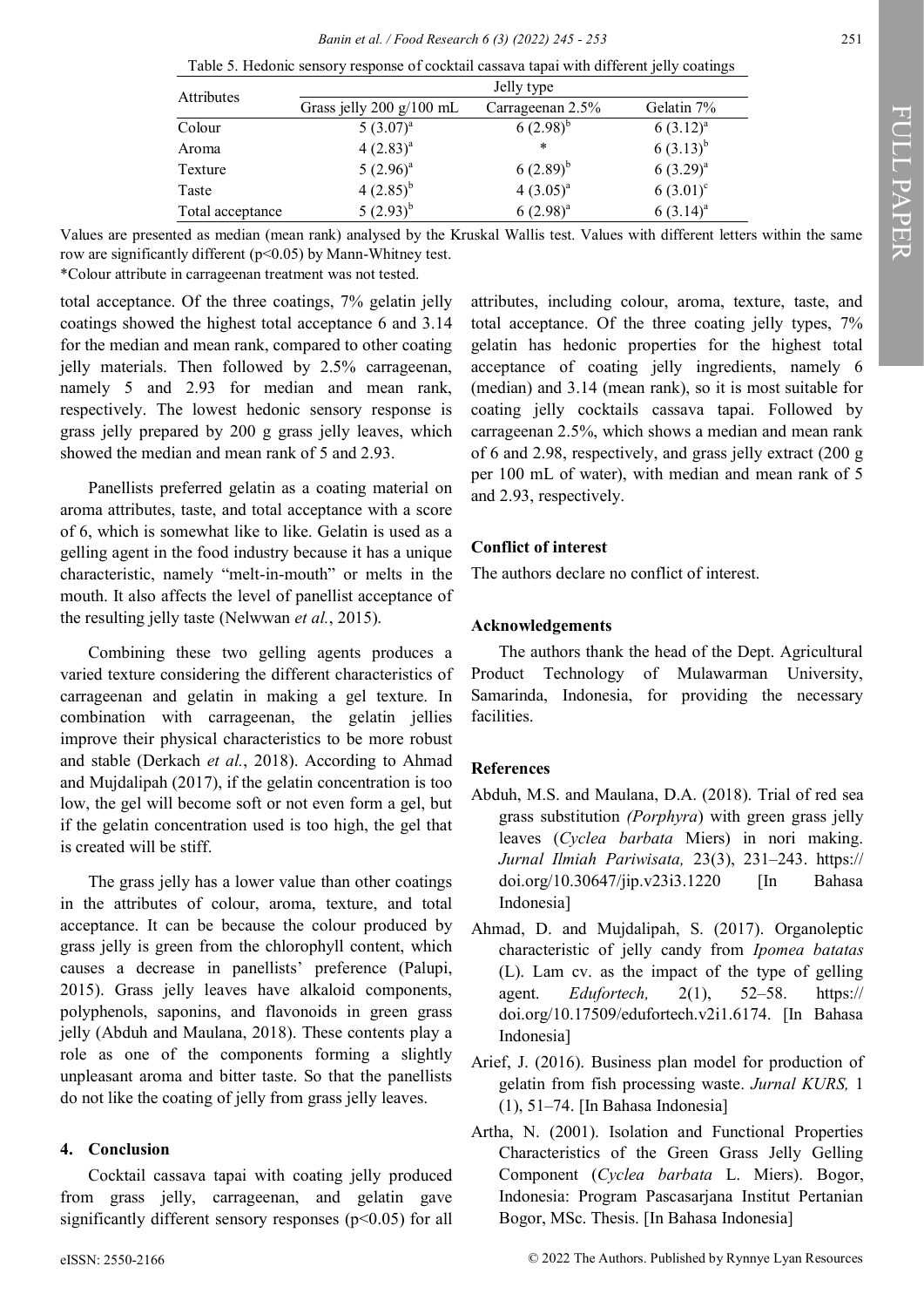- Barus, T. and Wijaya, N.L. (2011). Dominant microbiota and their role in flavor of cassava tape. *Jurnal Biota,* 16(2), 354–361. https://doi.org/10.24002/ biota.v16i2.119 [In Bahasa Indonesia]
- Candra, K.P., Rudiawan and Agustin, S. (2015). Prospecting of canned fermented cassava: developing from local to international food, presented at the Pertemuan Ilmiah Tahunan Perhimpunan Mikrobiologi Indonesia (PIT PERMI) 2015, 8-9 October. Semarang, Indonesia. [In Bahasa Indonesia]
- Candra, K.P., Suprapto, H. and Ardian, G. (2014). Designing a better performance of tapai for food and development of canned tapai: a future prospects of indigenous fermented cassava product of Indonesia, presented at the 7th International Seminar Bahasa Indonesia Society for Microbiology, 16-17 October. Padang, Indonesia.
- Derkach, S.R., Voron'ko, N.G., Kuchina, Y.A., Kolotova, D.S., Gordeeva, A.M., Faizullin, D.A., Gusev, Y.A., Zuev, Y.F. and Makshakova, O.N. (2018). Molecular structure and properties of κcarrageenan-gelatin gels. *Carbohydrate Polymers,* 197, 66–74, https://doi.org/10.1016/ j.carbpol.2018.05.063
- Dewangga, A. (2013). Potential of Chlorophyll Gel from Water Hyacinth Leaf Extract (*Eichhornia crassipes* (Mart) Solms.) Based on Green Grass Jelly Gel (*Cyclea barbata* Miers) as an Adsorbent of Carbon Monoxide (CO) Toxic Gas. Surakarta, Indonesia: Jurusan Biologi, Fakultas Matematika dan Ilmu Pengetahuan Alam Universitas Sebelas Maret, BSc. Thesis. [In Bahasa Indonesia]
- Farida, F., Irawan, C. and Hilmansyah, H. (2018). Making jelly using kacapiring leaves (*Gardenia augusta* Merr.) to add culinary variations to the city of Balikpapan. *Jurnal Sosial Humaniora dan Pendidikan,* 2(1), 51–58. https://doi.org/10.32487/ jshp.v2i1.291 [In Bahasa Indonesia]
- Fauziah, E., Widowati, E. and Atmaka, W. (2015). Study of sensory and physicochemical characteristics of fruit leather in banana Tanduk (*Musa corniculata*) with the addition of various carrageenan concentrations. *Jurnal Aplikasi Teknologi Pangan,* 4 (1), 11–16. https://doi.org/10.17728/jatp.2015.02 [In Bahasa Indonesia]
- Lestari, B.P. (2019). Physical and sensory characteristics of instant cendol with addition of green grass jelly (*Cyclea barbata* L.). *Orbital: Jurnal Pendidikan Kimia,* 3(1), 65–80. https://doi.org/10.19109/ ojpk.v3i1.3369 [In Bahasa Indonesia]
- Maryani, Surti, T. and Ibrahim, R. (2010). A gelatin application of nile tilapia (*Oreochromis niloticus*)

bone to the quality of the jelly. *Jurnal Saintek Perikanan,* 6(1), 62–70. https://doi.org/10.14710/ ijfst.6.1.62-70 [In Bahasa Indonesia]

- Nelwwan, B., Langi, T., Koapaha, T. and Tuju, T. (2015). The effect of gelatin and glucose syrup concentration to chemical and sensoric properties of jelly candy from nutmeg juice. *Cocos,* 6(3). [In Bahasa Indonesia]
- Nurhuda, H.S., Junianto and Rochima, E. (2017). Addition of carrageenan flour to the favorite level of catfish meatballs. *Jurnal Perikanan dan Kelautan,* 8 (1), 157–164. [In Bahasa Indonesia]
- Palupi, H.T. (2015). Effect of green grass jelly leaf extract concentration (*Cyclea barbata* L. Miers) and extraction temperature on the characteristics of wet noodles. *Jurnal Teknologi Pangan,* 6(1), 27–35. [In Bahasa Indonesia]
- Parnanto, N.H., Edhi, N. and Lusia, N. (2016). Physical, chemical and sensory characteristics of papaya jelly candy (*Carica papaya* L.) with variation carrageenan -konjac consentrations as gelling agents. *Jurnal Teknosains Pangan,* 5(4), 19–27. [In Bahasa Indonesia]
- Prajapati, V.D., Maheriya, P.M., Jani, G.K. and Solanki, H.K. (2014). Carrageenan: A natural seaweed polysaccharide and its applications. *Carbohydrate Polymers,* 105(1), 97–112. https://doi.org/10.1016/ j.carbpol.2014.01.067
- Prihardhani, D.I. and Yunianta. (2016). Extraction of lethrinidae fish skin's gelatine (*Lethrinus sp*) and application to jelly candy product. *Jurnal Pangan dan Agroindustri,* 4(1), 356–366. [In Bahasa Indonesia]
- Sachlan, P.A.A.U., Lucia, C.M. and Tineke, M.L. (2019). Organoleptic properties of Kuini mango (*Mangifera odorata* Griff) jelly candy with different concentration of glucose syrup and gelatine. *Jurnal Teknologi Pertanian,* 10(2), 113–118. https:// doi.org/10.35791/jteta.10.2.2019.29121 [In Bahasa Indonesia]
- Setiari, N. and Nurchayati, Y. (2009). Exploration of chlorophyll content in some green vegetables as an alternative to food supplements. *Bioma: Berkala Ilmiah Biologi,* 11(1), 6–10. [In Bahasa Indonesia]
- Setyaningsih, D., Apriyantono, A. and Sari, M.P. (2010). Sensory Analisys for Food and Agroindustry. Bogor, Indonesia: IPB press.
- Sulistyo, F.T., Utomo, A.R. and Setijawati, E. (2018). Effects of carrageenan concentration towards physicochemical characteristic of gelatin based edible film. *Jurnal Teknologi Pangan dan Gizi,* 17 (2), 81–87. [In Bahasa Indonesia]